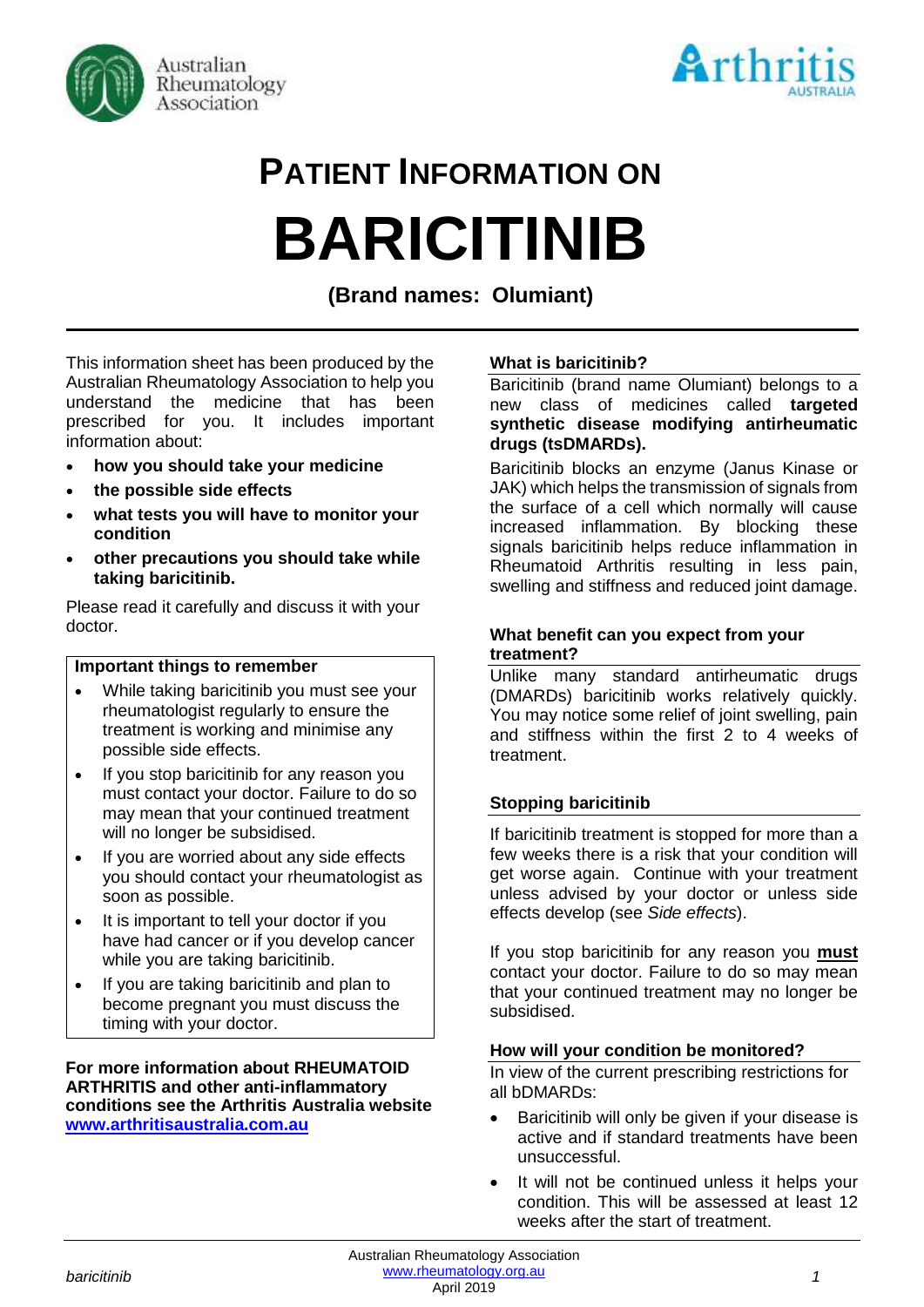- Blood tests will be required during your treatment to monitor your condition and to determine the effectiveness of treatment.
- The frequency of blood tests will depend on what other medicines you are taking and what other illnesses you might have. Your rheumatologist will determine the frequency of tests required.

### **How is baricitinib taken?**

Baricitinib is a tablet taken once a day, with or without food.

#### *What is the dosage?*

The usual starting dose of baricitinib is one 4mg tablet, (although your doctor may choose to start a lower dose.) This may be reduced to the 2mg tablet dose if you respond well to treatment. If you have poor kidney function you may begin on the 2mg dose.

#### *Can other medicines be taken with baricitinib?*

Baricitinib may be used with other arthritis medicines including:

- other DMARDs such as methotrexate
- steroid medicines such as prednisolone or cortisone injections into the joint
- anti-inflammatory medicines (NSAIDs) such as naproxen (Naprosyn) or ibuprofen (Brufen, Nurofen)
- simple pain medicines such as paracetamol.

There are separate information sheets for the medicines mentioned above. If you are taking probenecid tell your doctor as you may need a lower dose of baricitinib.

Baricitinib cannot be used with other bDMARDs or tsDMARDS (such as tofacitinib).

# **Are there any side effects?**

You might experience side effects with your treatment. Contact your doctor if you have any concerns about possible side effects. Many side effects disappear when baricitinib treatment is stopped.

#### *Most common possible side effects*

- Baricitinib is associated with an increase in infections. These are mainly viral infections of the upper respiratory tract (nose, throat and sinus infections) and urinary tract infections.
- Gastric upsets are the next most common problem with nausea, vomiting and diarrhea.
- Some people gain weight.
- Blood test abnormalities are common. This can include an increase in some blood components such as platelets and a decrease in others such as two types of white cells and haemoglobin, causing mild anemia. If baricitinib is ceased the blood usually returns to normal.
- Liver and muscle enzyme tests can often become mildly abnormal.
- Your blood fats (lipids) should be checked 12 weeks after starting baricitinib because it can cause a rise in cholesterol.
- You should inform your doctor if you develop increased frequency of passing urine or burning urine suggesting infection, or increased tiredness, or any abnormal infections. Treatment may need to be temporarily stopped so it is important to contact your doctor for advice.

#### *Less common or serious possible side effects*

- *Blood counts*: Although abnormalities are usually mild sometimes baricitinib will cause a severe abnormality of your liver or blood.
- *Serious infections* such as tuberculosis (TB) are seen rarely and screening for TB is needed before treatment begins (see below).
- Baricitinib causes an increase in shingles, a painful rash due to reactivation of a dormant chickenpox virus. You should discuss with your doctor the possibility of vaccination for this before starting baricitinib.
- It is still unclear from research if there is an increased risk of cancer due to baricitinib treatment (see *Precautions*).
- There is most likely an increased risk of blood clots in people taking baricitinib, especially in the higher dose (4mg tablet). This is more common if you are overweight, have had a clotting problem before, or are also taking a type of anti-inflammatory drug known as a cox-2 inhibitor (an example is celecoxib (Celebrex).

# **What precautions are necessary?**

#### *Infections*

- If you have an active infection of any kind treatment with baricitinib will not be given until the infection is treated successfully.
- Baricitinib will not be given if you have active untreated tuberculosis (TB) or HIV (AIDS) infection as it is likely to make these conditions worse.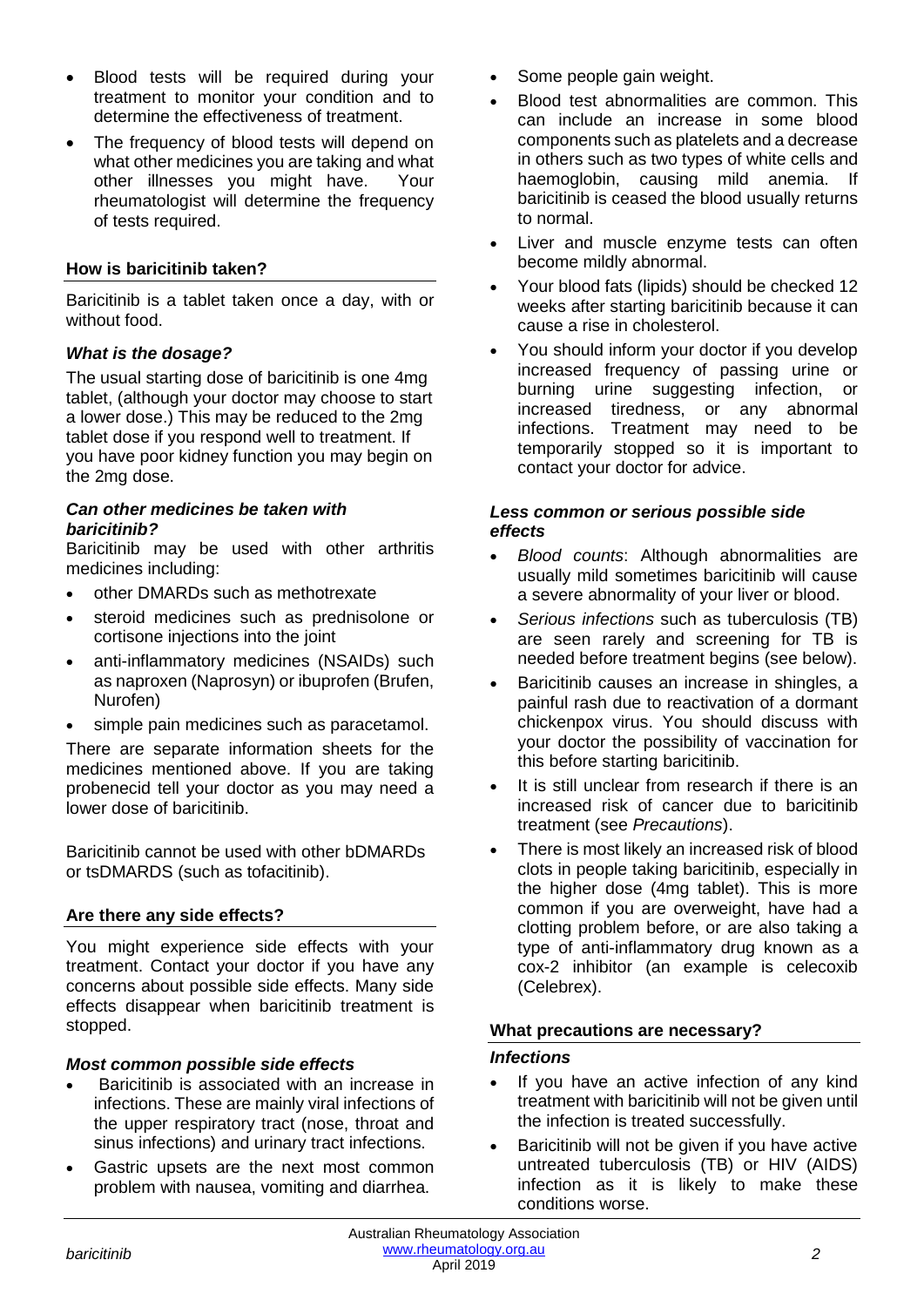- If you have latent (inactive) TB, preventative anti-TB treatment will be started at least 4 weeks before baricitinib. The anti-TB treatment will usually need to be taken for 9 months.
- Hepatitis B or C infection may not necessarily exclude treatment.
- Because of the risks associated with infection the following tests may be conducted before commencing treatment with baricitinib:
	- − blood tests for hepatitis B and C
	- − chest x-ray and two step Tuberculin Skin Test (Mantoux) or QuantiFERON blood test for tuberculosis (TB)
	- − HIV tests are required for those who are at risk of this infection.

# *Precautions with other diseases*

• People with a history of blood clots need to discuss with the doctor before starting baricitinib.

# *Use with other medicines*

- Baricitinib can interact with other medicines. You should tell your doctor (including your general practitioner, rheumatologist and others) about all medicines you are taking or plan to take. This includes over the counter or herbal/naturopathic medicines.
- You should also mention your treatment when you see other health professionals.
- Baricitinib does not increase the risk of side effects from low dose aspirin (taken for prevention of heart attack and strokes).
- The simple pain reliever paracetamol and combined pain medicines such as Panadeine and Panadeine Forte can be used while you are receiving baricitinib treatment provided you take them as directed.

# *Vaccines*

- If you are on baricitinib it is recommended you should not be immunised with 'live' vaccines such as MMR (measles, mumps and rubella), OPV (oral polio virus), BCG (Bacillus Calmette Guerin) or yellow fever. Talk with your rheumatologist before receiving any vaccines.
- Pneumovax and the combined yearly seasonal flu/swine flu vaccinations are safe and recommended to reduce your risk of those infections.

# *Surgery*

If you require surgery for any reason treatment with baricitinib will be stopped before surgery. It will be restarted again after

the operation at a time determined by your surgeon and rheumatologist.

• Treatment will be restarted once the wound is healed and if there is no infection present.

# *Use with alcohol*

- You may drink alcohol while taking baricitinib. However, if you are also taking methotrexate you should be cautious about your alcohol intake. It is not known precisely what level of drinking is safe when on methotrexate, however there is general agreement that 1 to 2 standard drinks taken once or twice a week is unlikely to cause a problem.
- Drinking more than 4 standard drinks on one occasion, even if infrequently, is strongly discouraged.

# *Cancer risk*

- Lymphoma, a cancer of lymph glands, is found more commonly in patients with severe active rheumatoid arthritis than in the general population. Studies are in progress to see if treatment with baricitinib changes this risk. To date there is no evidence to suggest that this medicine increases lymphoma.
- If cancer has been previously treated and cured it is unclear whether a bDMARD such as baricitinib can be used safely. For general cancer prevention, stopping smoking and taking skin cancer prevention measures are recommended. It is important to use sunscreen and avoid prolonged sun

exposure. A yearly skin check is recommended.

Talk to your doctor, if you have any concerns about issues relating to cancer risk.

# *Use in pregnancy and when breastfeeding*

- Not enough is known regarding the possible effects of baricitinib on the unborn baby. If you plan to become pregnant it is important to discuss this with your doctor as each case is different. In general you should not conceive while on the drug and for a week after stopping it.
- You should not breastfeed when taking baricitinib.
- More detailed information is available at [https://rheumatology.org.au/gps/documents/](https://rheumatology.org.au/gps/documents/ARAPregnancyPrescribingGuidanceupdateApr19.pdf) [ARAPregnancyPrescribingGuidanceupdateA](https://rheumatology.org.au/gps/documents/ARAPregnancyPrescribingGuidanceupdateApr19.pdf) [pr19.pdf](https://rheumatology.org.au/gps/documents/ARAPregnancyPrescribingGuidanceupdateApr19.pdf)